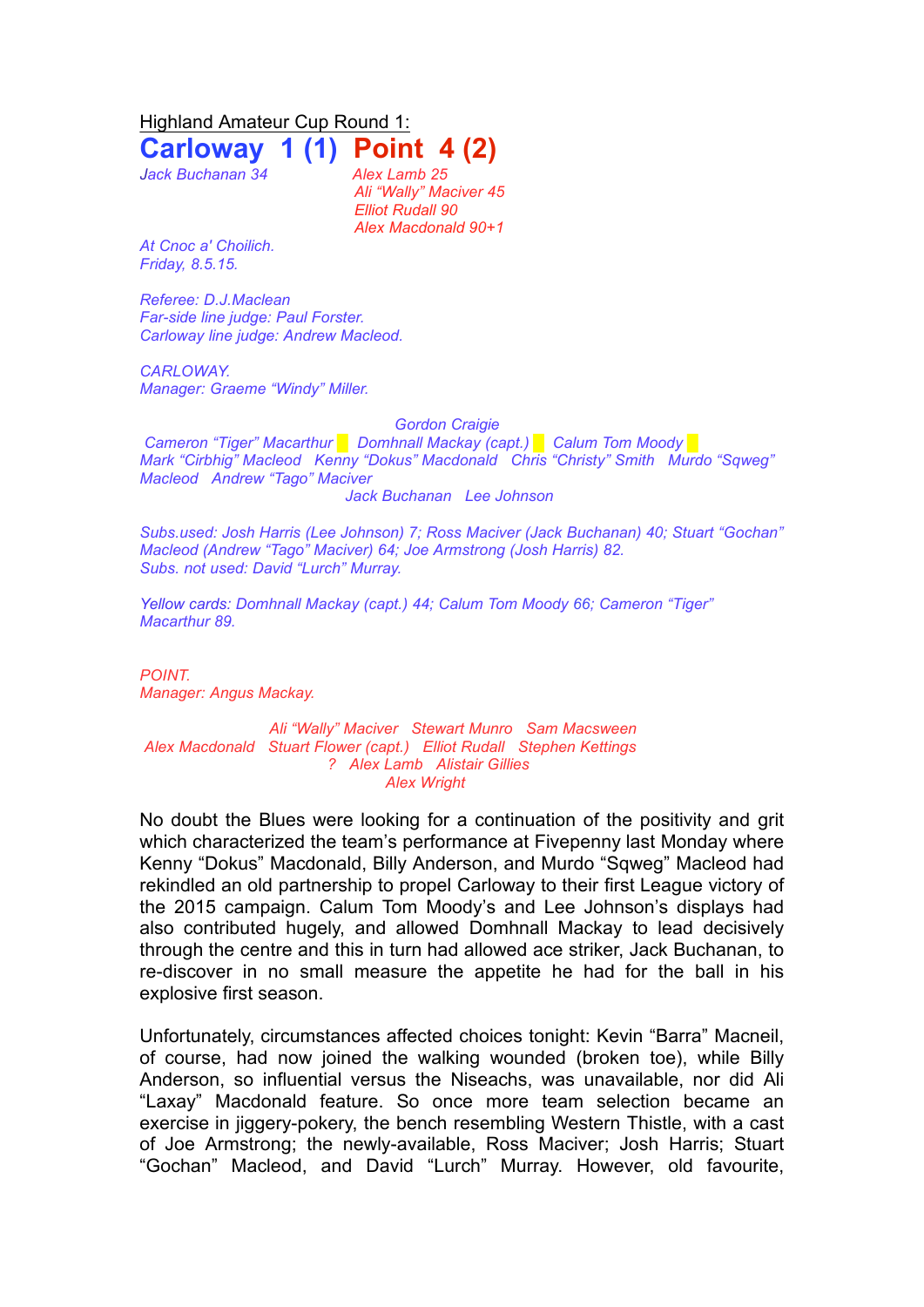Andrew "Tago" Maciver, was back on the island and filled "Laxay's" slot, though Chris "Christy" Smith was delegated the unfamiliar role of holding midfielder.

Last season in the corresponding first round, na Gormaich had stumbled to an uncomfortable 4-2 victory at Lionacleit against Barra, before embarking on an exhilarating roller-coaster ride past Athletic (2-0), Culbokie (w.o.), Wick Groats, the holders (3-2); Iochdar Saints (2-0), in an electric Semi-Final at Goathill; to the Tulloch Caledonian Stadium in Inverness, where they were a trifle unlucky to fall 1-2 to perennial Cup-Winners, Avoch.

Similar hopes this season seemed rather presumptuous, in view of personnel departures and extensive injuries to the squad. Also, tonight's opponents, Point, were unlikely to be in a forgiving mood after an unlucky exit from the ABC Cup here on penalties, four weeks ago, and a reliance on a late moment of brilliance from Sam Macsween in a League game a fortnight earlier to finally kill off opponents they should really have had buried by half-time. So, the primary problems tonight for the Blues was how to combat the elusive pace merchant, Sam Macsween, and the unquenchable Ali "Wally" Maciver, who both had great fun here in the League fixture; and to sustain an accurate supply of quality ball to Jack Flash and Lee Johnson.

A sizeable crowd was slow to accumulate on a calm, clear evening, although it rapidly became apparent they were unlikely to have lots to cheer about. The Rubhachs immediately resumed the format adopted in their two earlier appearances at Cnoc a' Choilich and surged inexorably towards Gordon Craigie, in an earnest reconstruction of "*Groundhog Day*". Bill Murray should have been at centre-forward. Fortunately for na Gormaich, they also réprised their earlier attempts to enact scenes from "*Zen and the Art of Missing Golden Chances*".

In 7 minutes an exquisite "Wally" ball from midway within the Carloway half found Rudall clear on the left. He had time to control the pass, then move diagonally into the left of the box, but finished weakly with a strike straight at "Van Der Sar" from 16 metres. Four minutes later, a neat move down the right saw Kettings, just inside his own half, play forward to Macsween, who squared immediately for Maciver to release Munro on the right. He made the left of Craigie, 14 metres out, but instead of shooting, he cut square, and a desperate lunge by "Christy" blocked to Craigie. On 15 minutes an inviting "Wally" corner on Craig's right flew across goal unchallenged, just whizzing too fast for Gillies to connect, unmarked in front of goal.

Carloway were drowning: the Craigie/Mackay/Moody nexus was resolute, but "Dokus" and "Sgweg" seemed unsure of their roles within the swirling vortex of midfield and were isolated and by-passed. Smith battled hard but the *totalvoetbal* nature of the Rubhach onslaught posed the question: manmarking or zonal? Do I follow or stay? "Tiger" simply could not get a foot in against "Wally", and this repeatedly dragged Mackay wide on his right to cover, while "Tago" clung to Macsween, further weakening a barelyfunctioning midfield, as Smith felt it necessary to move continually in support.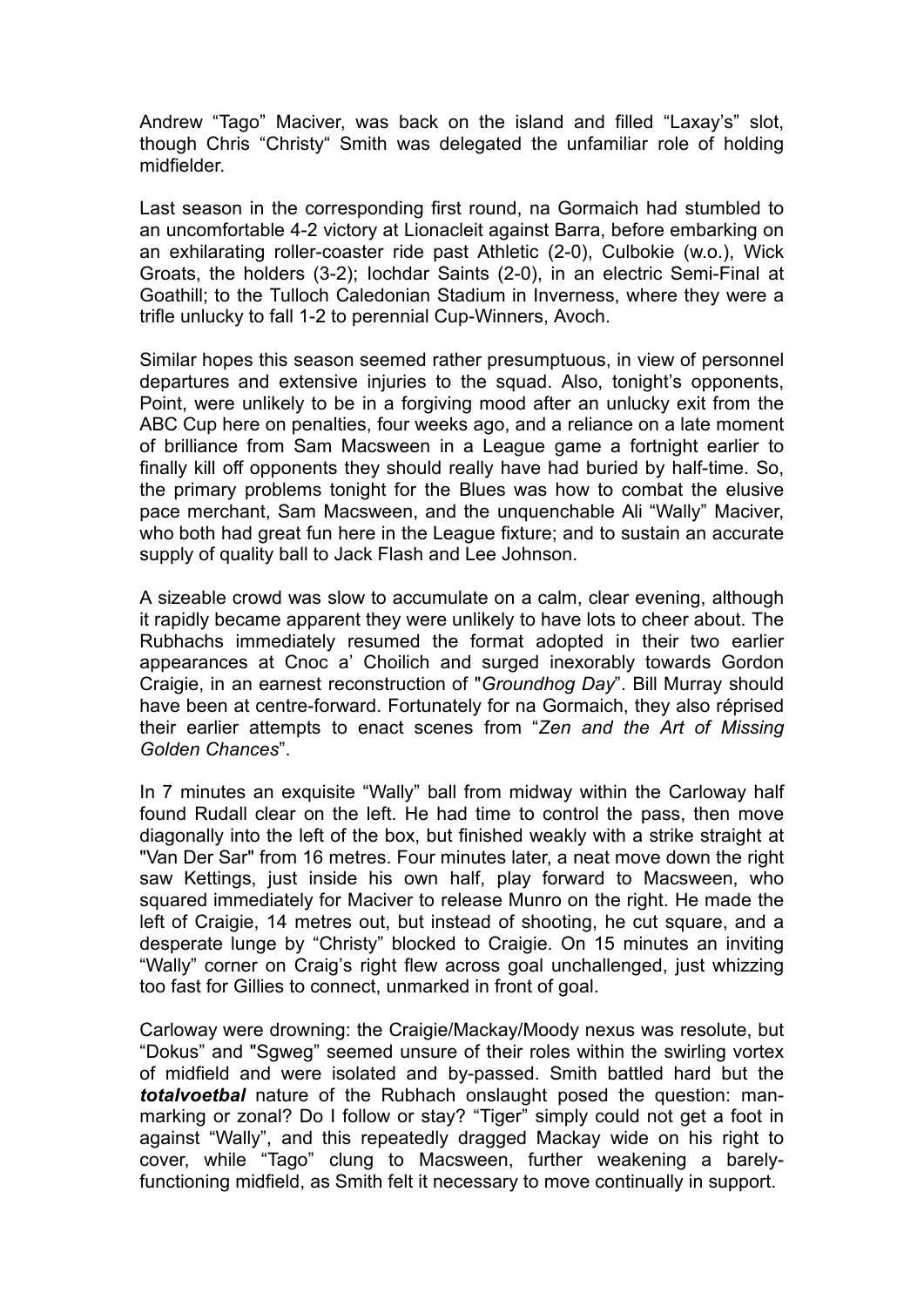In 25 minutes the inevitable break-through arrived. The umpteenth Point corner from "Wally", on Craigie's left, was swung high outwards, where a surprised Lamb was given all the time in the world to meet it with a looping header, 16 metres out in the centre, and send a looping header high into the top right corner of Craigie's net (**0-1**).

Three minutes later it could have been two, as Mackay, racing back on the right edge of the Blues' box, just pipped "Wally" to tip the ball back to the advancing keeper. However, Craigie had expected the ball to run untouched to him, was wrong-footed, and had to dive desperately at the feet of a fastreacting "Wally". The ball rebounded across goal, but Mackay recovered brilliantly to slide-tackle the follow-up from Munro, and send the ball spinning off for a corner.

Then, suddenly, Carloway astonished themselves by equalising, and on the end of a brilliant counter-attack. Another "Wally" corner on Craigie's left was headed straight back out by Moody by the near post and Harris won a tussle with "Wally" in the corner to speed forward down the left and send the early ball to "Dokus", moving into the Rubhach half. He, in turn, sent the breaker inside Kettings, wide of Gillies, for Buchanan, to race forward. Twenty metres from the bye-line and 5 metres in from the touch-line, he performed his trademark check, then cut in square to his right, and let loose a right-foot daisy cutter. Wright had advanced to spread but the shot took a nasty swerve to his left, resisted his blocking feet, and powered into the net (**1-1**).

Traffic, however, still flowed relentlessly towards Craigie. In 40 minutes a "Wally" free-kick, 22 metres out on the Carloway right, was delivered up-andunder style across the face of the Blues' goal, but everyone failed to connect, and it flashed two metres past Craigie's left-hand post. Then, on the stroke of half-time, "Wally" finally hit the mark with yet another free-kick, after Mackay had clobbered Kettings on the edge of the box: dead centre, and just outside the Carloway box, he sent a glorious "Dokus" special just over the left of the wall and just inside Craigie's left-hand post (**1-2**).

## **Half-time: Carloway 1 Point 2**

It was difficult to envisage any constructive way back for Carloway here. Given the personnel available, the task seemed insurmountable. A steadfast defence was in danger of being swamped, especially wide; a floundering midfield had failed to function as a unit and were unable to confront their opposite numbers in any unified manner; and both first-choice attackers had departed. With "Dokus" and "Sqweg" battling to establish footholds in midfield, there was little support for the inexperienced, and what resulted was a series of individuals racing around in search of aimless balls forward.

Immediately "Wally" escaped again down the right, off a searching diagonal from Flowers. He made the right bye-line, but his fast, squared cross found no takers. On 59 minutes a "Wally" free-kick, 22 metres out on the right, was flighted in delicately, taking a nasty deflection off Mackay, on the penalty spot,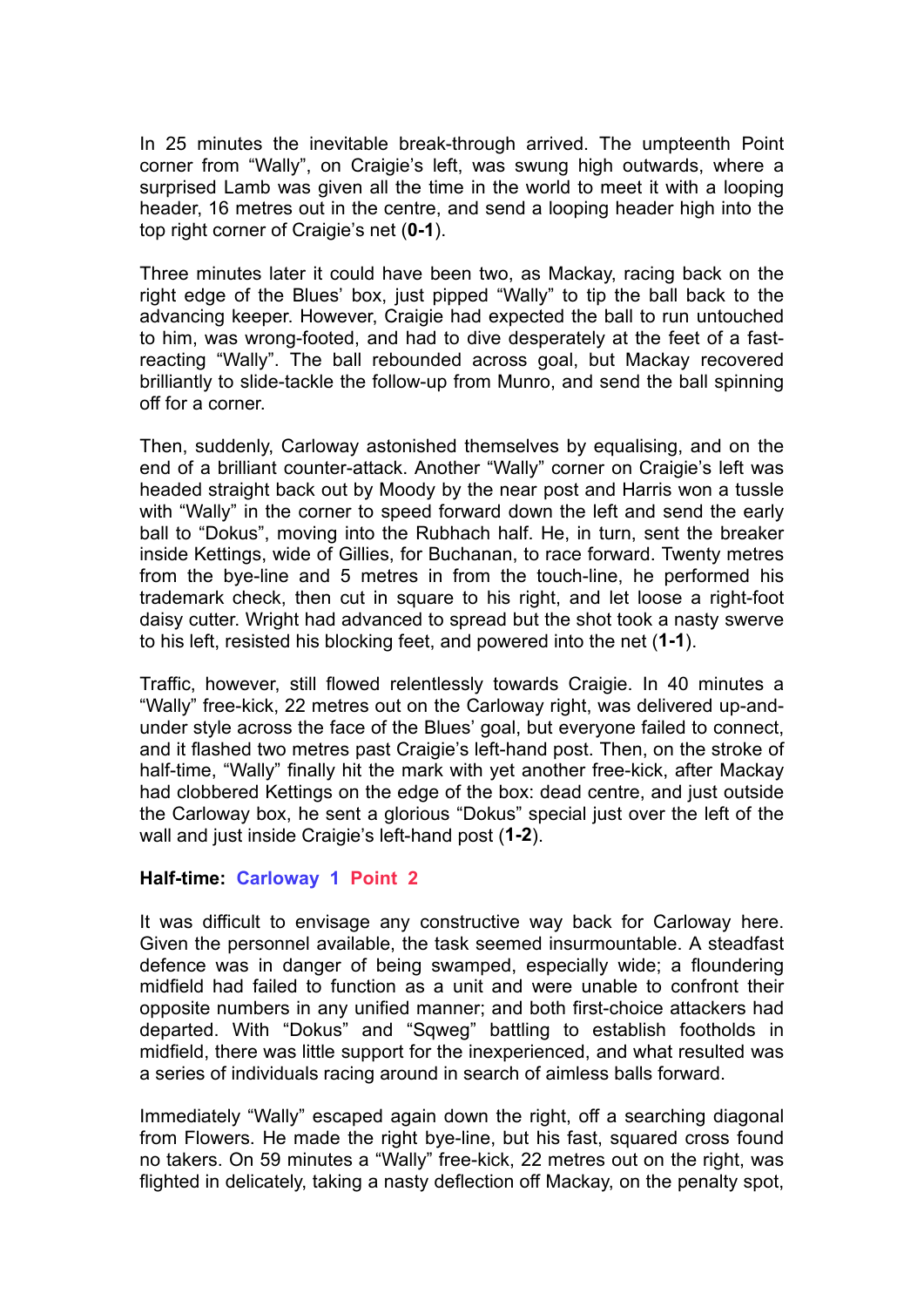but was safely gathered by Craigie.

The flow was relentless: a minute later a Point surge through the middle, saw Flower send yet another perfect diagonal breaker wide of Mackay, behind "Tiger", for Munro to break into the left of the Blues' box, but Craigie was alive to the danger, and was out like lightning to block the low strike from 16 metres with his right foot. In 68 minutes a through ball from the centre-line by Flowers led to a pin-ball skirmish on the centre edge of the Carloway box, the ball skittering square to the the Blues' right. It was swiftly seized on by the predatory Macsween, who moved rapidly to his left into the box but delayed that moment too long, allowing the retreating Harris to get a foot in for a corner.

Then, suddenly, na Gormaich had two opportunities to punish their profligate opponents. In 71 minutes a "Sqweg" corner on the barely-awake Wright's left broke out to "Cirbhig" in the centre, but his snapshot right-footer cleared the bar by a metre. Two minutes later, against the run of play, Carloway almost equalized! A quick break down the right saw "Dokus" supply Harris, just in from the touch-line, moving to the edge of the box. Lamb immediately closed him down and he played the ball straight back to the approaching "Sqweg", who did not hesitate and whacked an instant right-foot special from 30 metres, just in from Point's left touch-line. Wright could only watch as the ball whistled and swerved high to his right, clipped the outside of his bar/post, and travelled on at Mach 10 to Knock.

The Rubhachs were momentarily unnerved and took a collective step backwards, allowing Mackay and Moody to take alternate forays forward to activate their porous midfield. However, this in turn facilitated the fast break forward from Macsween and "Wally", with support from Flower and Macdonald, and they repeatedly tugged a thin back line wide. In 77 minutes a fast Macsween break on the right led to "Wally" swinging in another beautiful corner which Gillies met directly in front of goal, 12 metres out, but he headed it high past Craigie's right-hand post. An unholy melée followed a minute later in the left of the Carloway box, before the ball was scrambled away for another corner.

Then just as Carloway appeared to have escaped with an honourable defeat, Point struck twice in two minutes at the death: first, a "Wally" free-kick, midway within the Blues' half, towards the right cleared everyone to reach Rudall by the back post, allowing him to reverse-head the ball high into Craigie's left-hand corner (**1-3**).

From the kick-off, the ball was played back to the right, where suicidal triangular play between "Tiger", Maciver, and "Cirbhig" saw the ball snapped up by a grateful Macdonald who charged forward to free "Wally". He drew Mackay to the edge of the box, then played back to the fast arriving Macdonald who did not hesitate but crashed an unsaveable shot high into Craigie's right-hand net (**1-4**).

**Full-time: Carloway 1 (1) Point 4 (2)**